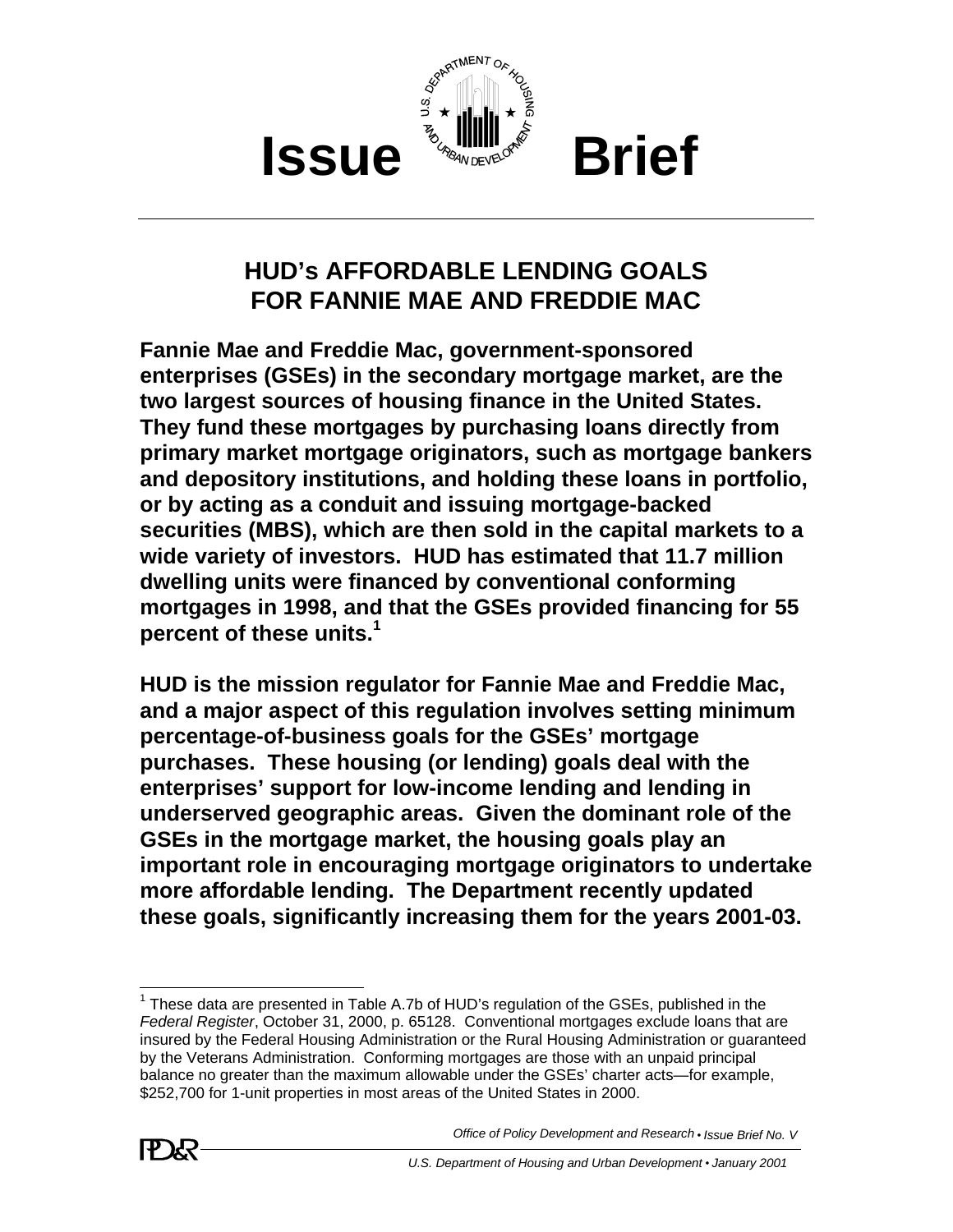#### **GSEs' Benefits and Purposes**

As GSEs, Fannie Mae and Freddie Mac receive certain benefits from the government, and in return Congress has established certain public purposes for the GSEs, as spelled out in their Charter Acts. The explicit benefits received by the GSEs include: (1) exemption from all state and local taxes except property taxes; (2) exemption from securities registration requirements of the Securities and Exchange Commission and the States; and (3) conditional access to a \$2.25 billion line of credit from the U.S. Treasury. But the most important benefit Fannie Mae and Freddie Mac achieve from their GSE status is implicit—their borrowing costs are lower than the costs for comparable financial institutions, because financial markets perceive an implicit Federal guarantee of GSE securities.<sup>2</sup>

The public purposes of the GSEs, established by Congress and stated in their Federal Charter Acts, are to increase the liquidity of mortgage investments and improve the distribution of investment capital available for residential mortgage financing in order to:

- provide stability in the secondary market for residential mortgages;
- respond appropriately to the private capital market;
- provide ongoing assistance to the secondary market for residential mortgages (including activities relating to mortgages on housing for low- and moderate-income families involving a reasonable economic return); and
- promote access to mortgage credit throughout the Nation (including central cities, rural areas, and underserved areas).

## **Regulation of the GSEs**

The Federal Housing Enterprises Financial Safety and Soundness Act of 1992 (the 1992 GSE Act) established the current regulatory structure for the GSEs. This legislation gave the Secretary of HUD general regulatory authority over Fannie Mae and Freddie Mac in all areas other than the GSEs' financial safety and soundness. Specifically the Secretary's authority includes the establishment of affordable housing goals, monitoring compliance with fair lending principles, collection of loan-level data from the GSEs on their mortgage purchases, creation and distribution of an extract from the loan-level data in the form of a nonproprietary public use loan-level data base, and new program approval. In particular, the 1992 GSE Act called for the Secretary of HUD to establish three

<sup>&</sup>lt;sup>2</sup>Officially there is no Federal backing or insurance of any kind for any obligations issued by the GSEs, but there is a widespread view in the financial markets that both are "too big to fail," and that the government would have to bail them out if it became necessary.



*Office of Policy Development and Research* • *Issue Brief No. V*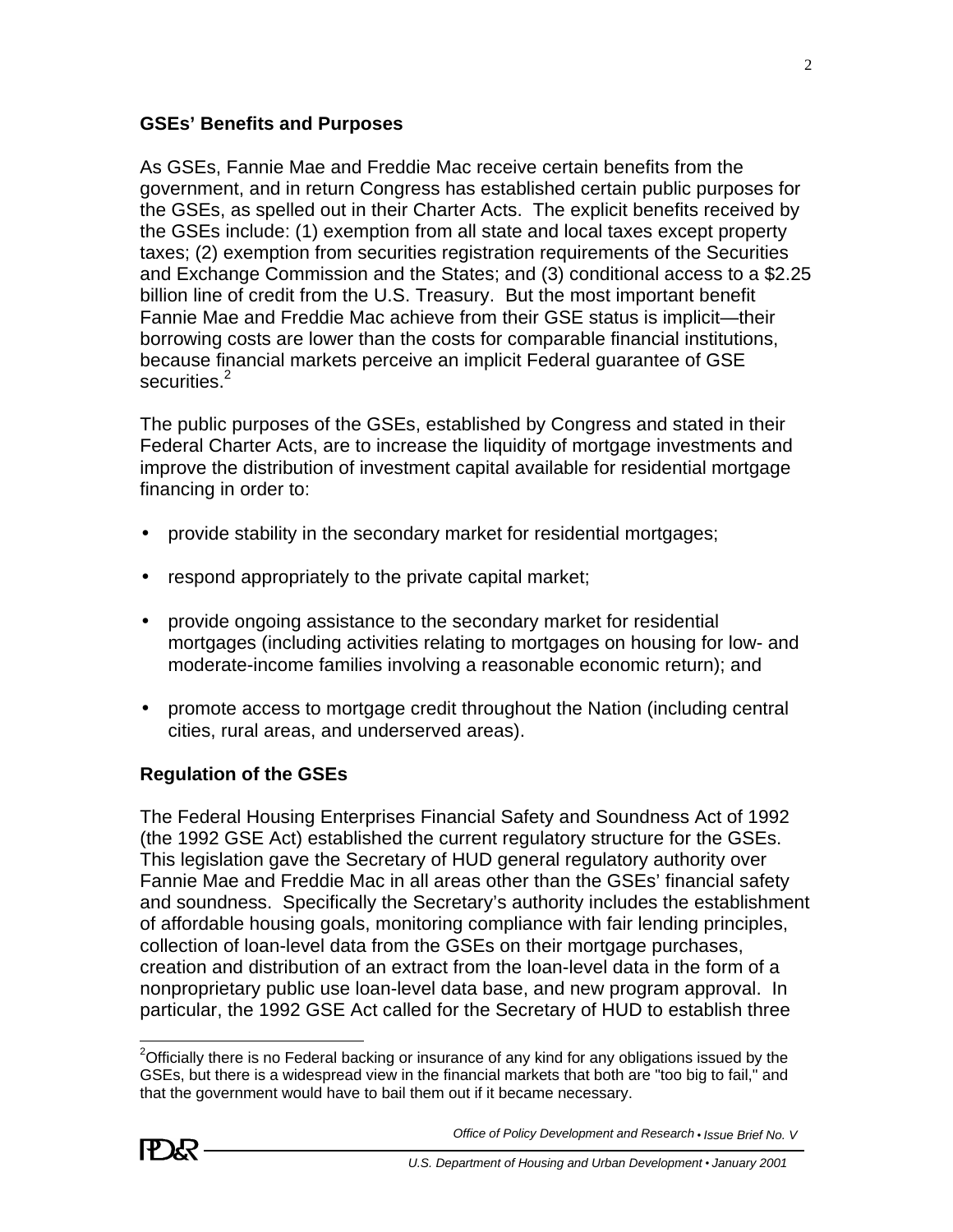broad affordable housing goals for each of the GSEs: (1) a broad low- and moderate-income goal, for families with less-than-median income; (2) a geographically-targeted goal, for housing located in underserved areas, such as low-income and high-minority census tracts; and (3) a targeted income-based goal, for special affordable housing, which is housing that is affordable to very low-income families and low-income families living in low-income areas.

The 1992 GSE Act also created the Office of Federal Housing Enterprise Oversight (OFHEO), an independent office within HUD headed by a Director, who has authority exclusive of the Secretary with regard to the GSEs' financial safety and soundness. OFHEO has established capital standards for the enterprises and conducts regulatory audits of their operations.

## **Increases in the GSEs' Affordable Housing Goals for 2001-03**

In March 2000, HUD issued a proposed rule, significantly increasing the GSEs' affordable housing goals for the post-2000 period, and this rule was finalized in October. For each year from 2001 through 2003, the goals are: $3<sup>3</sup>$ 

- *Low- and moderate-income goal*. At least 50 percent of the dwelling units financed by each GSE's mortgage purchases should be for families with incomes no greater than area median income (AMI), defined as median income for the metropolitan area or nonmetropolitan county. The corresponding goal was 42 percent for 1997-2000.
- *Special affordable goal*. At least 20 percent of the dwelling units financed by each GSE's mortgage purchases should be for very low-income families (those with incomes no greater than 60 percent of AMI) or for low-income families (those with incomes no greater than 80 percent of AMI) in lowincome areas. The corresponding goal was 14 percent for 1997-2000. $4$
- *Underserved areas goal.* At least 31 percent of the dwelling units financed by each GSE's mortgage purchases should be for units located in underserved areas. Research by HUD and others has demonstrated that low-income and high-minority census tracts have high mortgage denial rates and low mortgage origination rates, and this forms the basis for HUD's definition of underserved areas.<sup>5</sup> The corresponding goal was 24 percent for 1997-2000.

 $5$  Specifically, a census tract in a metropolitan area is classified as an underserved area if median income for the tract is no greater than 90 percent of median income for the metropolitan area *or* if minorities comprise at least 30 percent of the tract's population and tract median income is no greater than 120 percent of area median income. A similar definition, based on counties, is employed for nonmetropolitan areas.



 $3$ These goals remain in effect for the post-2003 period unless modified prior to 2004.

 $<sup>4</sup>$  In addition, HUD has established a special affordable multifamily subgoal, to encourage the</sup> GSEs to finance rental units affordable to lower-income families.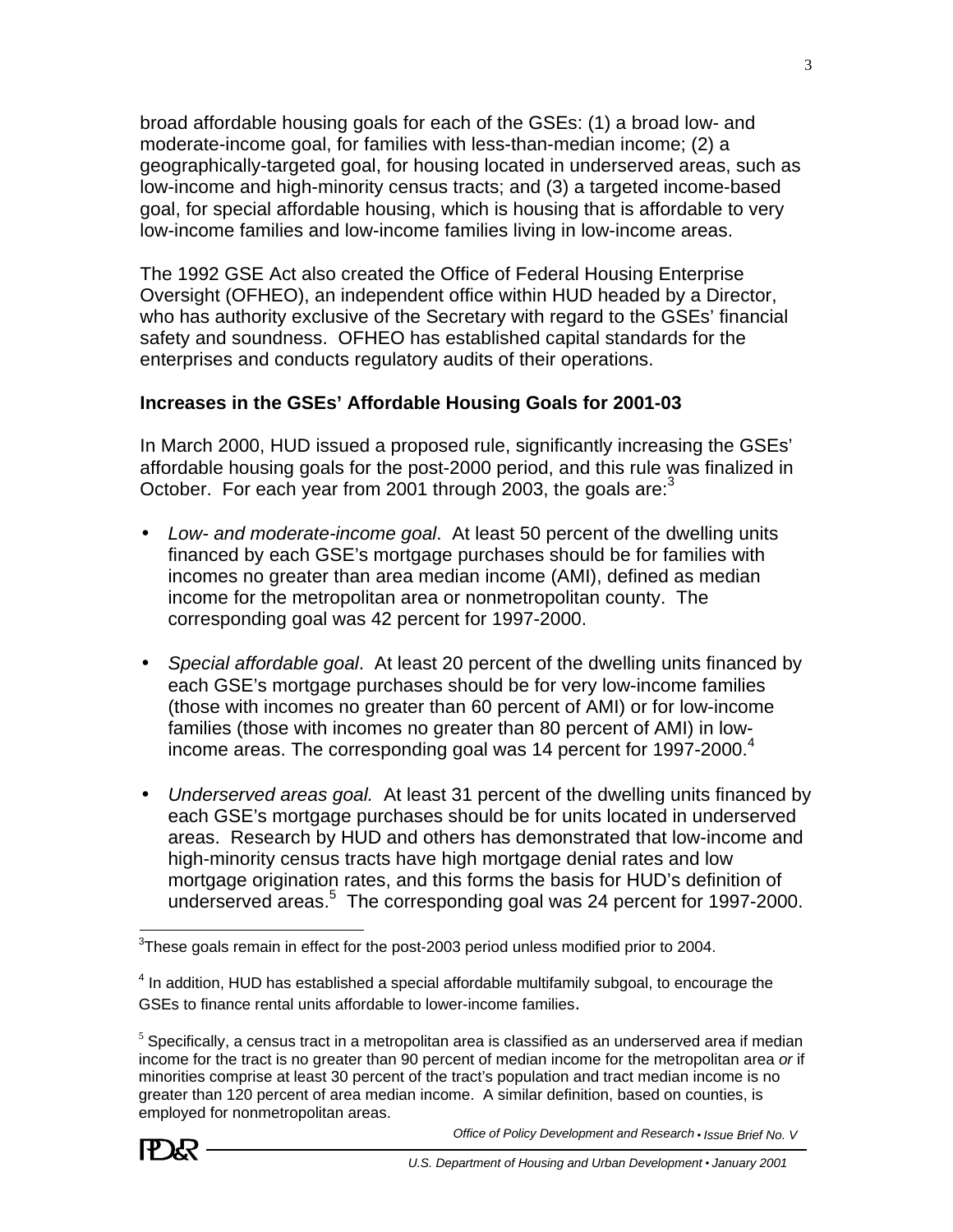#### **GSEs' Past Performance on the Housing Goals**

The performance of the GSEs on each of the goals, as measured under the counting rules in effect for 1996-2000, is shown in Figure 1. Both GSEs have surpassed their goals in each of these years, and both have generally increased their performance over the years.<sup>6</sup>

Fannie Mae made a sharp gain on the *low- and moderate-income goal* in the mid-1990s and some subsequent increases since that time, while Freddie Mac showed more gradual progress over the entire period. Freddie Mac's low- and moderate-income shares were below Fannie Mae's shares in every year through 1998, but its goal performance in 1999 (46.1 percent) slightly exceeded Fannie Mae's performance (45.9 percent).

Both GSEs have also shown major gains in performance on the *special affordable goal.* Freddie Mac surpassed Fannie Mae on this goal in 1998, but this pattern was reversed in 1999, when Fannie Mae's performance (17.6 percent) surpassed Freddie Mac's performance (17.2 percent). As mentioned, HUD also established dollar-based special affordable multifamily subgoals for the GSEs. Fannie Mae has surpassed its subgoal by a wide margin in every year; Freddie Mac narrowly exceeded its subgoal in 1996, but has stepped up its performance in recent years, as it has successfully rebuilt its multifamily operations.

Unlike the income-based goals, where the GSEs' performance has increased steadily, Fannie Mae's performance on the *underserved areas goal* in 1995 exceeded its performance in 1999. And last year Freddie Mac outperformed Fannie Mae on this goal (27.5 percent and 26.8 percent, respectively), after lagging in earlier years.

## **The GSEs and the Primary Mortgage Market**

The 1992 GSE Act requires HUD to consider six factors in establishing the housing goals: (1) national housing needs; (2) economic and demographic conditions; (3) past performance on each goal; (4) the size of the corresponding primary mortgage market; (5) the ability of the GSEs to lead the industry; and (6) the need to maintain the sound financial condition of the GSEs. HUD conducted detailed analyses of each of these factors in setting the goals for 2001-03.

 $^6$  Freddie Mac fell short on the geographically-targeted goal in 1993-95, when it was targeted to families in central cities, as defined by the Office of Management and Budget; Fannie Mae also fell short on this goal in 1993.

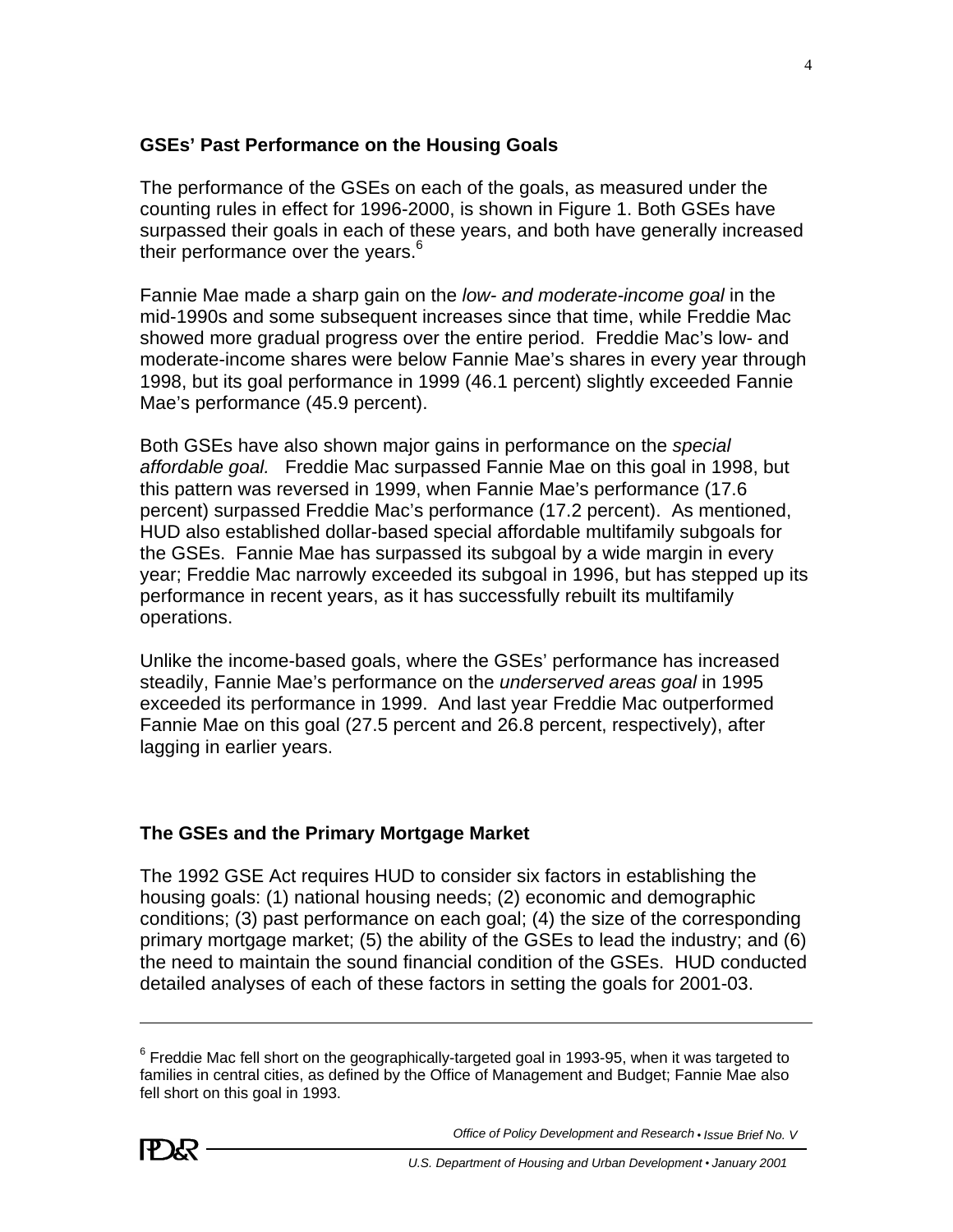One of the more important factors underlying the goals is the share of the conventional conforming primary mortgage market qualifying for each of the goals. HUD analyzed a variety of data sources in making its estimates of these share, such as data from the American Housing Survey (AHS) and data provided in accordance with the Home Mortgage Disclosure Act (HMDA). The Department projected that low- and moderate-income mortgages would account for 50-55 percent of the primary mortgage market (including both single-family and multifamily mortgages) in the period covered by the new housing goals. Similar estimates were 23-26 percent for the special affordable goal and 29-32 percent for the underserved areas goal. Thus the goals for 2001-03 have been increased sharply, but still are below the midpoints of the estimated market ranges.

In general, both GSEs have lagged the primary mortgage market in funding loans for goal-qualifying properties, for two reasons. First, although the GSEs fund a disproportionately large share of mortgages on owner-occupied singlefamily properties, the GSEs' goal-qualifying shares of owner-occupied properties are lower than the corresponding shares of mortgages originated in the primary mortgage market, as shown in Figure 2. For example, HUD estimates that special affordable borrowers took out 17.3 percent of home purchase loans originated in the primary market during 1999, but they accounted for only 12.4 percent of the GSEs' combined purchases in that year. HUD also estimates that borrowers in underserved areas accounted for 25.8 percent of home purchase loans originated in the primary market during 1999, but they accounted for only 20.8 percent of the GSEs' combined purchases in that year. Thus the GSEs can make significant gains in goal performance by raising the shares of their owneroccupied mortgages that qualify for the goals.

Second, the GSEs finance relatively small shares of mortgages on rental properties (both single-family and multifamily rentals), but these rental properties are major sources of low-income housing. For example, the GSEs accounted for only 19 percent of single-family rental units financed in 1998, but 90 percent of such units qualify for the low- and moderate-income goal. Thus the GSEs can also make gains in goal performance by stepping up their presence in the mortgage market for rental properties. To encourage an enhanced GSE role in the rental market, the Department has established a system of "bonus points" to encourage both GSEs to step up their financing of certain parts of the mortgage market which are especially important in providing affordable housing, such as single-family rental properties and small multifamily properties.

## **Conclusion**

Lower-income and minority families have made major gains in access to the mortgage market in the 1990s. A variety of reasons have accounted for these gains, including improved housing affordability, enhanced enforcement of the

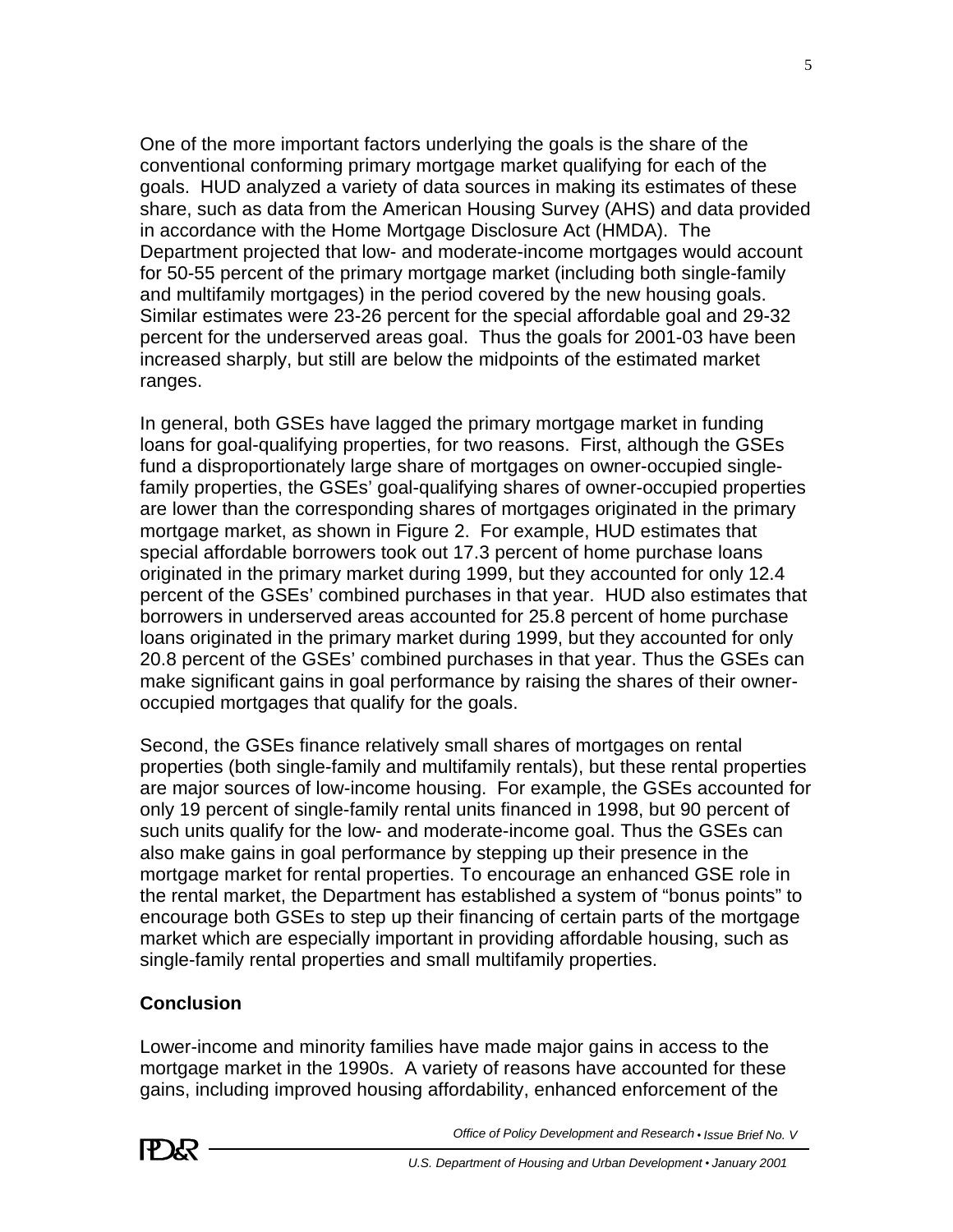Community Reinvestment Act, more flexible mortgage underwriting, and stepped-up enforcement of the Fair Housing Act. But most industry observers believe that one factor behind these gains has been the improved performance of Fannie Mae and Freddie Mac under HUD's affordable lending goals. HUD's recent increases in the goals for 2001-03 will encourage the GSEs to further step up their support for affordable lending.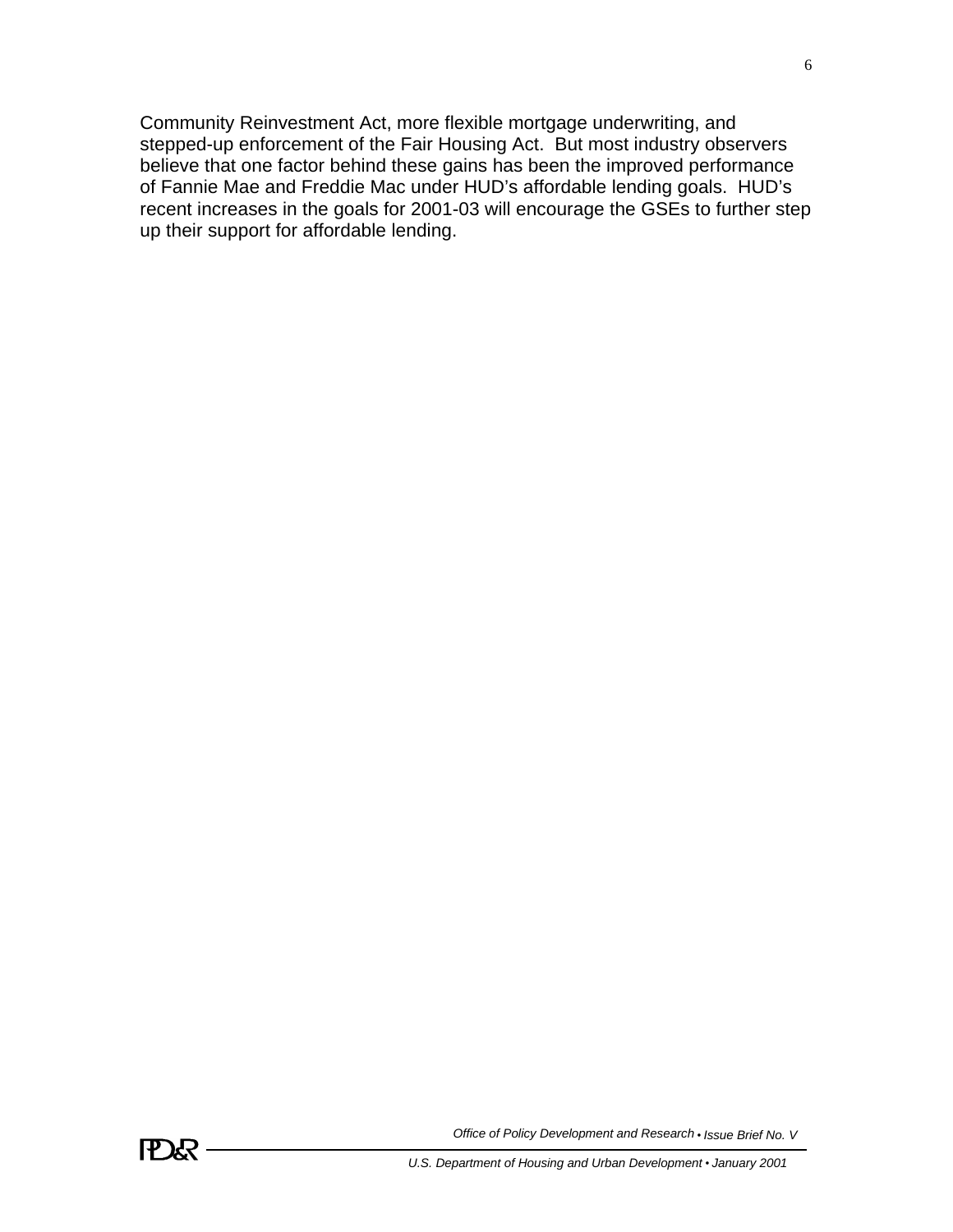**Figure 1 GSE's Performance on HUD's Housing Goals** 



Source: HUD's analysis of GSE's loan-level data.